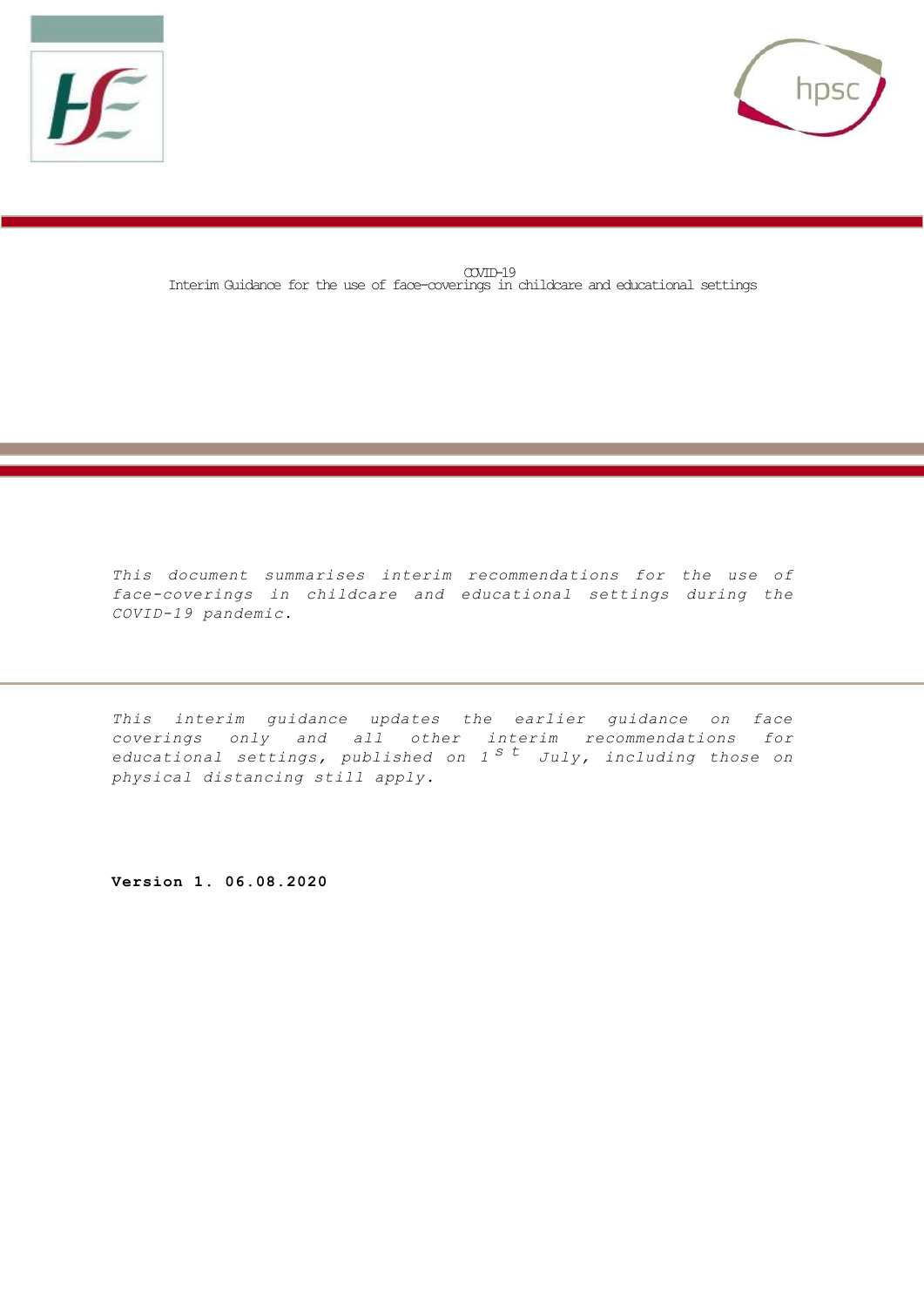## **Purpose**

The purpose of this document is to provide guidance for childcare and educational facilities regarding the use of face-coverings for staff and children in the context of the COVID-19 pandemic.

**Rationale for the use of face-coverings in childcare and educational settings in the context of COVID-19**

A small proportion (<5%) of overall COVID-19 cases reported in the EU/EEA and the UK are among children. Children are more likely to have mild or asymptomatic infection, meaning that infection may go undetected or undiagnosed. While very few significant outbreaks of COVID-19 in schools have been documented thus far, they do occur, and may be difficult to detect due to the relative lack of symptoms in children.<sup>1</sup>

Cloth face coverings are now recommended in the community in certain settings for example where it is not possible to maintain a physical distance of 2 metres from others and when using public transport. Cloth face-coverings act as as a barrier to help prevent respiratory droplets from traveling into the air and onto other people when the person wearing the cloth face covering coughs, sneezes, talks, or raises their voice.

SARS-COV-2 - the virus which casues COVID-19 - is a new virus. Although the main route of transmission is considered to be via secretions such as saliva and respiratory secretions or respiratory droplets, which are expelled when an infected person coughs, sneezes, talks or sings, there is now increasing evidence which suggests the possibility of airborne transmission via smaller droplet nuclei particles or aerosols which can remain suspended in air over long distances and time.

There is now evidence from several studies  $2 - 1$  4 for transmission of SARS-CoV-2 occuring from pre-symptomatic (someone who has not yet developed symptoms) and asymptomatic (someone who never develops symtpoms) persons. Cloth face coverings are therefore intended to prevent transmission of the virus from the wearer (who may not know that they are infected) to those with whom they come into close contact.

## **Recommendations for use of face-coverings in childcare and educational settings**

In childcare and educational settings, the implementation of mandatory face-covering usage is challenging, as it is known that children will have a lower tolerance and ability to use the face covering properly, and use of face-coverings by teachers and staff caring for very young children may cause undue stress to the children.

- It is challenging for staff caring for young children in pre-school settings to wear a face-covering, as this may cause undue stress and anxiety for the children. While a face covering is likely to be a more effective barrier,in this scenario a clear visor can be worn.
- It is not recommended that children attending primary school or preschool/childcare settings wear face-coverings.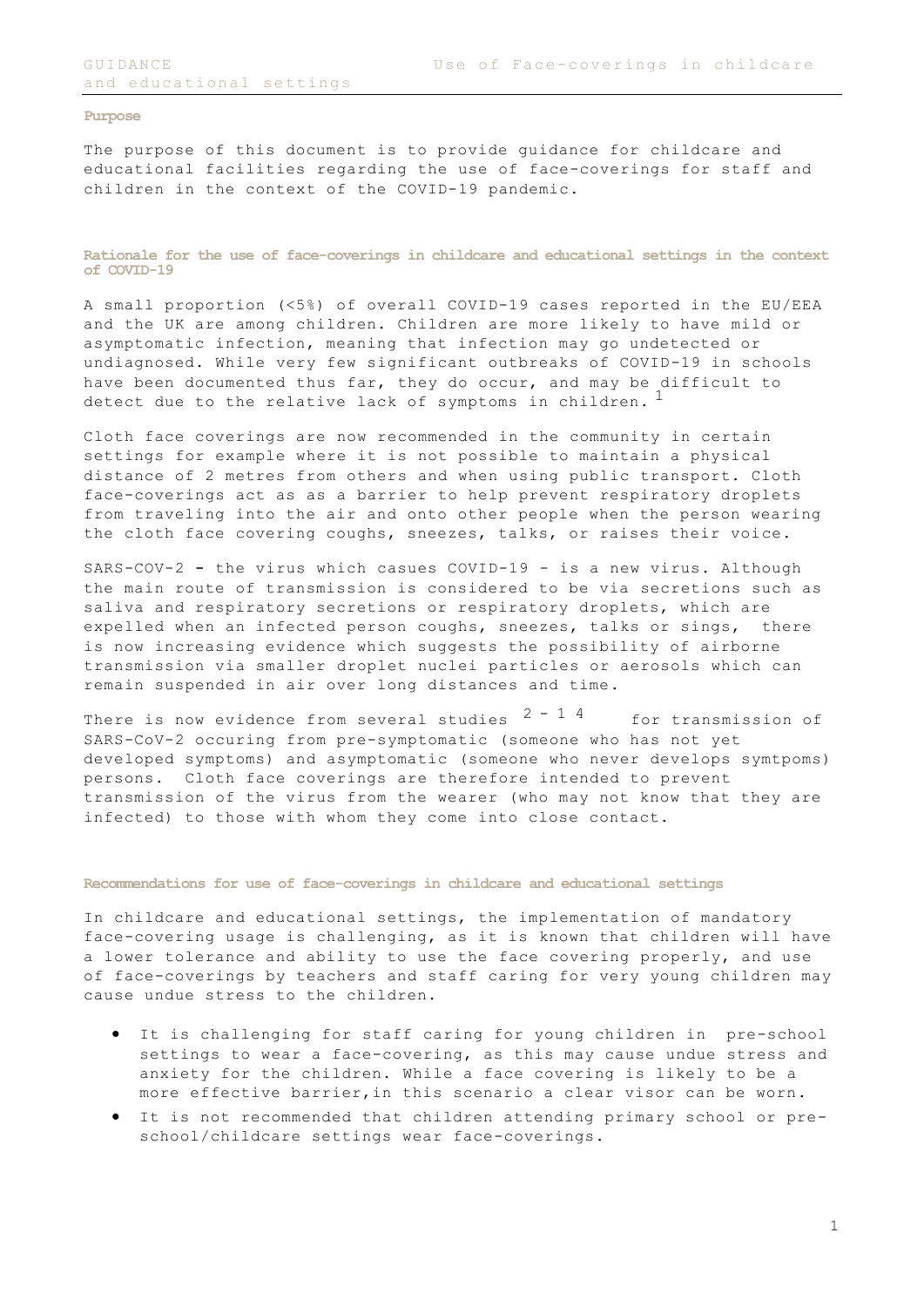- It is recommended that teachers and staff in primary schools wear a face-covering when a physical distance of 2 meters from other staff or children cannot be maintained.
- It is recommended that teachers, staff and students attending secondary schools wear a face-covering when a physical distance of 2 meters from other staff or students cannot be maintained.
- In certain situations the use of clear visors should be considered, for example staff interacting with students with hearing difficulties or learning difficulties.
- All children on the post primary school transport scheme should be asked to wear face coverings unless there is a good reason not to do so.

Cloth face coverings should not be worn by any of the following groups:

- Primary school or pre-school children
- Any person with difficulty breathing
- Any person who is unconscious or incapacitated
- Any person who is unable to remove the face-covering without assistance
- Any person who has special needs and who may feel upset or very uncomfortable wearing the face covering, for example persons with intellectual or developmental disabilities, mental health conditions, sensory concerns or tactile sensitivity.

## **Practical Considerations**

- All staff and students wearing face coverings should be reminded to not touch the face covering and to wash or sanitize their hands (using a hand sanitizer) before putting on and after taking off the face covering.
- Information should be provided on the [proper use, removal, and](https://www.gov.ie/en/publication/aac74c-guidance-on-safe-use-of-face-coverings/)  [washing of cloth face coverings\(](https://www.gov.ie/en/publication/aac74c-guidance-on-safe-use-of-face-coverings/)click on this link).
- All teachers and staff should be aware that they should wash or sanitize hands (using a hand sanitizer) before and after helping a student put on or adjust a face covering.
- Face coverings should be stored in a space designated for each student that is separate from others when not being worn (e.g., in individually labeled containers or bags).
- Cloth face coverings should be washed after every day of use and/or before being used again, or if visibly soiled.
- Face coverings should not be worn if they are wet. A wet cloth face covering may make it difficult to breathe.
- Schools should consider having additional disposable face coverings available for students, teachers, and staff in case a back-up face covering is needed during the day.